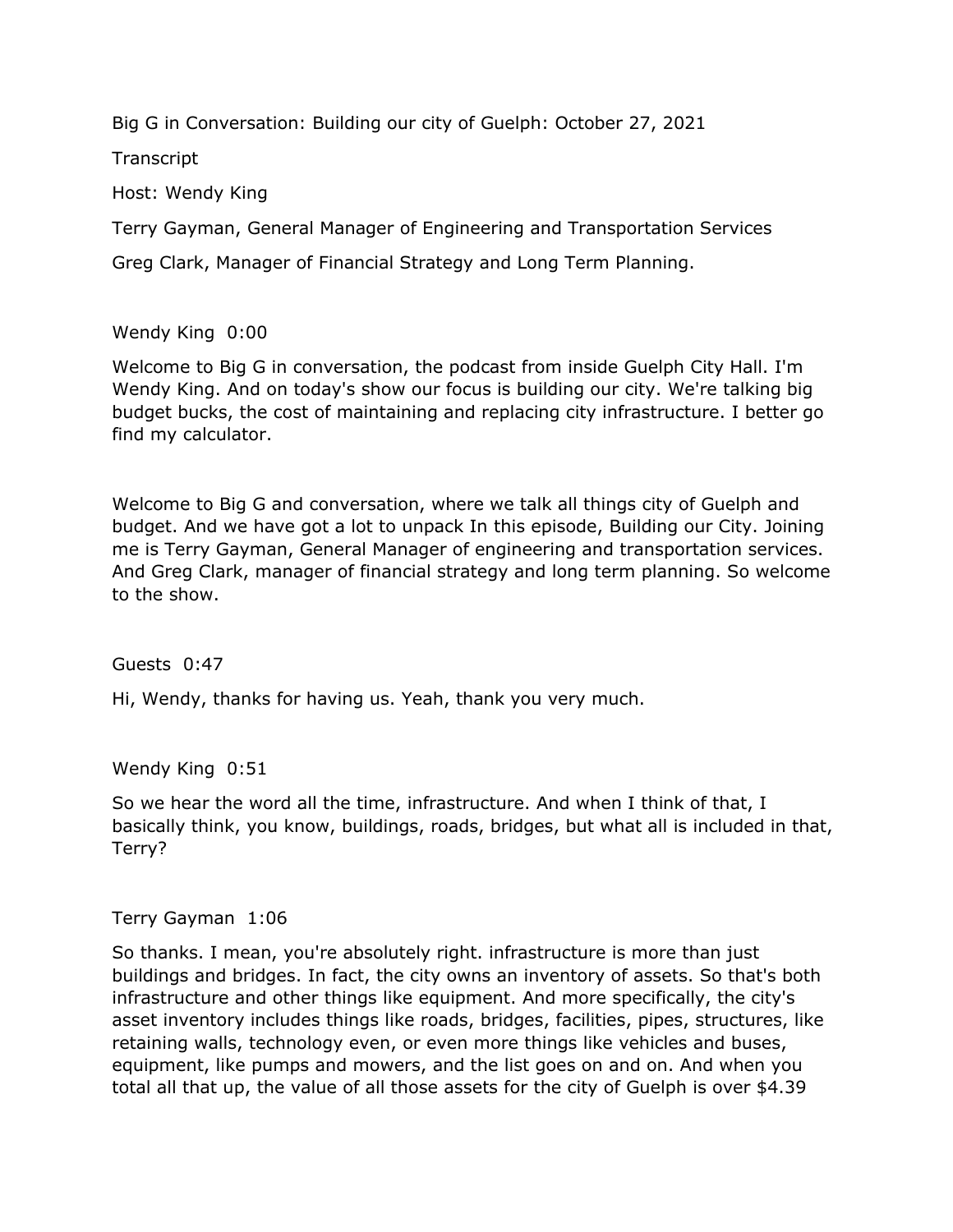billion, or about \$31,000 worth for each Guelph resident. So there's a ton there, and the numbers are big.

### Wendy King 1:51

 Yeah, that really puts it in perspective. So you know, in our own lives, you know, we've got our homes and you know, the plumbing and cars, and it all needs upkeep. And eventually, probably, we have to replace some things. So Greg, I guess it's just on a much larger scale.

### Greg Clark 2:08

 Exactly. So you know, like Terry said, we have a variety of assets. And we also have a lot of them. So it's, you know, you say, your home and you need a new roof. Well, we own, you know, hundreds of buildings that need hundreds of roofs. So that's why we have a 10 year capital plan. And we provide that to counsel each year. It allows us to map out all of those things and group those assets and make sure that we're doing things in a in a meaningful way for such a large group and diverse number of assets, you know, creating efficiencies by doing all of our roofs in one year, or in in the road case, where we're replacing pipes and sewers time. So yeah, it's definitely similar type of thing, but on a much, much broader underneath the road, that we also plan to replace the road service at the same scale.

## Wendy King 2:54

So how do you even keep track of all the assets?

## Terry Gayman 3:00

 Maybe I'll jump on that one. So I mean, as you can imagine, with over 4 billion in assets, you have a lot to plan and track. In with like the homeowner reference, Greg just a homeowner needs to decide between, you know, repairing a roof maybe versus a driveway, for example. And the homeowner needs to plan on what needs to be done first, and how you're going to pay for it, or how much funding is needed. So for us, it really all starts with our strategic plan, and the production we take from building our future and working together for our future pillars. And those leads us to developing what we call our corporate asset management plan. So in Guelph, we introduced Asset Management Planning into the city's operations around 2016. And since then, we've matured our program into one that's recognized as a municipal leader in the field. And we're really proud of the work that happens in our asset management group and across the corporation to help us understand this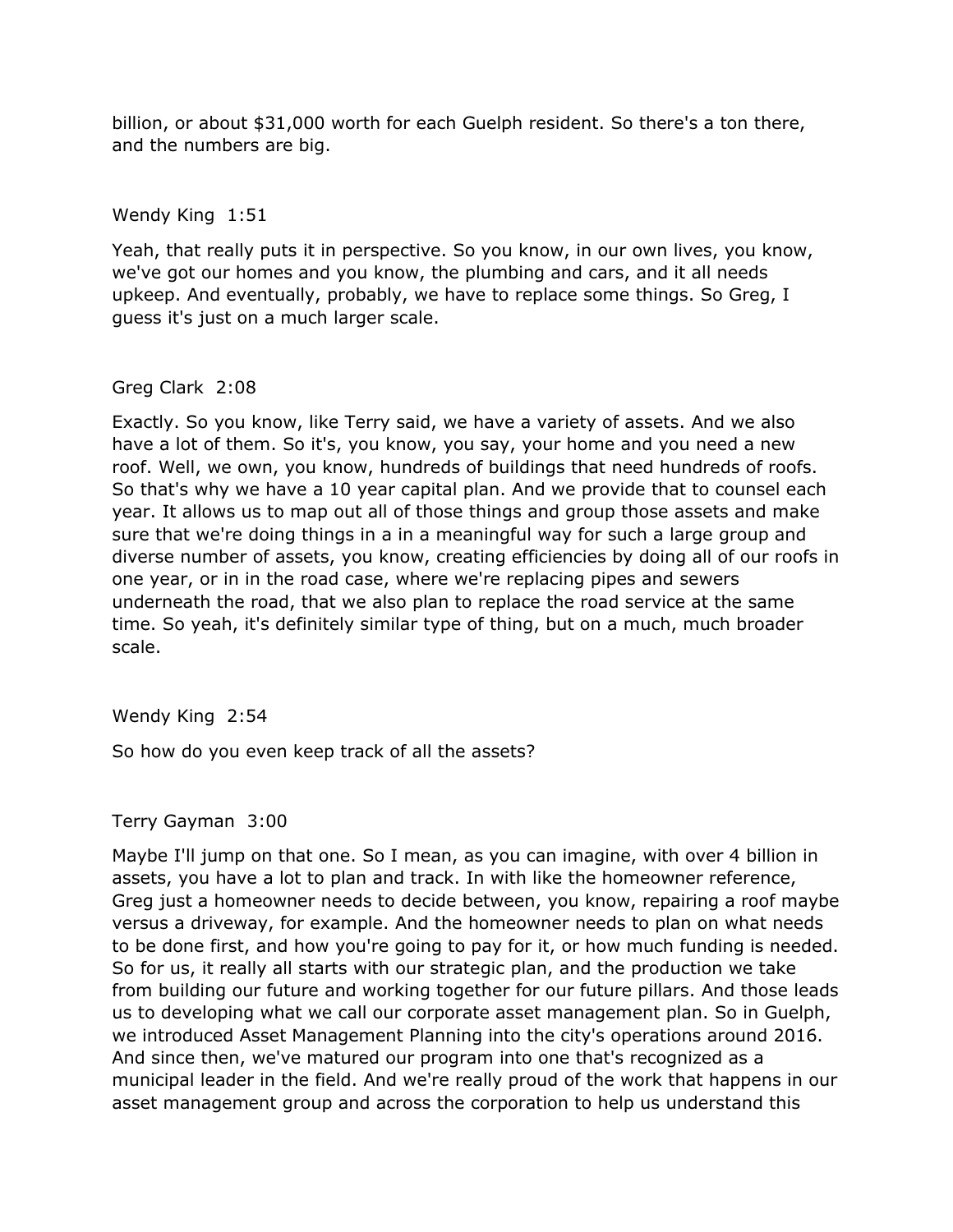inventory and what to do with it. And the whole purpose of the plan really is to inventory what we own, determine the condition things are in, identify what service levels are being provided by them, and then use all that data to prioritize where those investments get made. So it's really all about just to try and to achieve the maximum value out of the city's assets and ensure we can keep delivering important public services well into the future for things like water supply or transportation so that the things our community relies on are there for them.

### Wendy King 4:30

 And so really, you have all these different timeframes to decipher to right, it's like okay, this is gonna have to be done in five years, but maybe that one we're gonna put off for 15 so all that's role a juggling act, I guess.

### Greg Clark 4:46

 Yeah, I get that one there Wendy. Yeah, it really is, you know, we have we have funding and we have priorities, but at the end of the day, we have to determine you know, what did you impacts level of service the most health and safety, those types of conversations and with limited funding, we have to make those decisions to do projects today that that have the biggest impact. And then for the future, we can defer those things that that maybe, you know, they don't need to be in tip top shape, or they can go a little long in the tooth before we replaced them. But we do have to make those decisions based on available funding and the impact to the the overall city budget.

## Wendy King 5:27

 So there's always big projects for the city wants to do. And I believe Guelph is getting a new library to replace the current one. What else is in that capital plan?

#### Terry Gayman 5:38

 Yeah, so that's a good question that I'm sure it's one that many people are interested in. There are a number of projects in the capital plan, of course, and includes things like the south end rec center that was recently in front of our council. Transit fleet, electrification is a big one. And we do a lot of work on things like road reconstructions. So York road comes to mind as an example. Bridge replacements, like the work we're doing at speed Vale over the coming years. And pond cleanouts that help protect us from flooding. We've got digester upgrades planned for the wastewater treatment plants, we can keep treating people's then there's lots of other things we do to protect the community like stormwater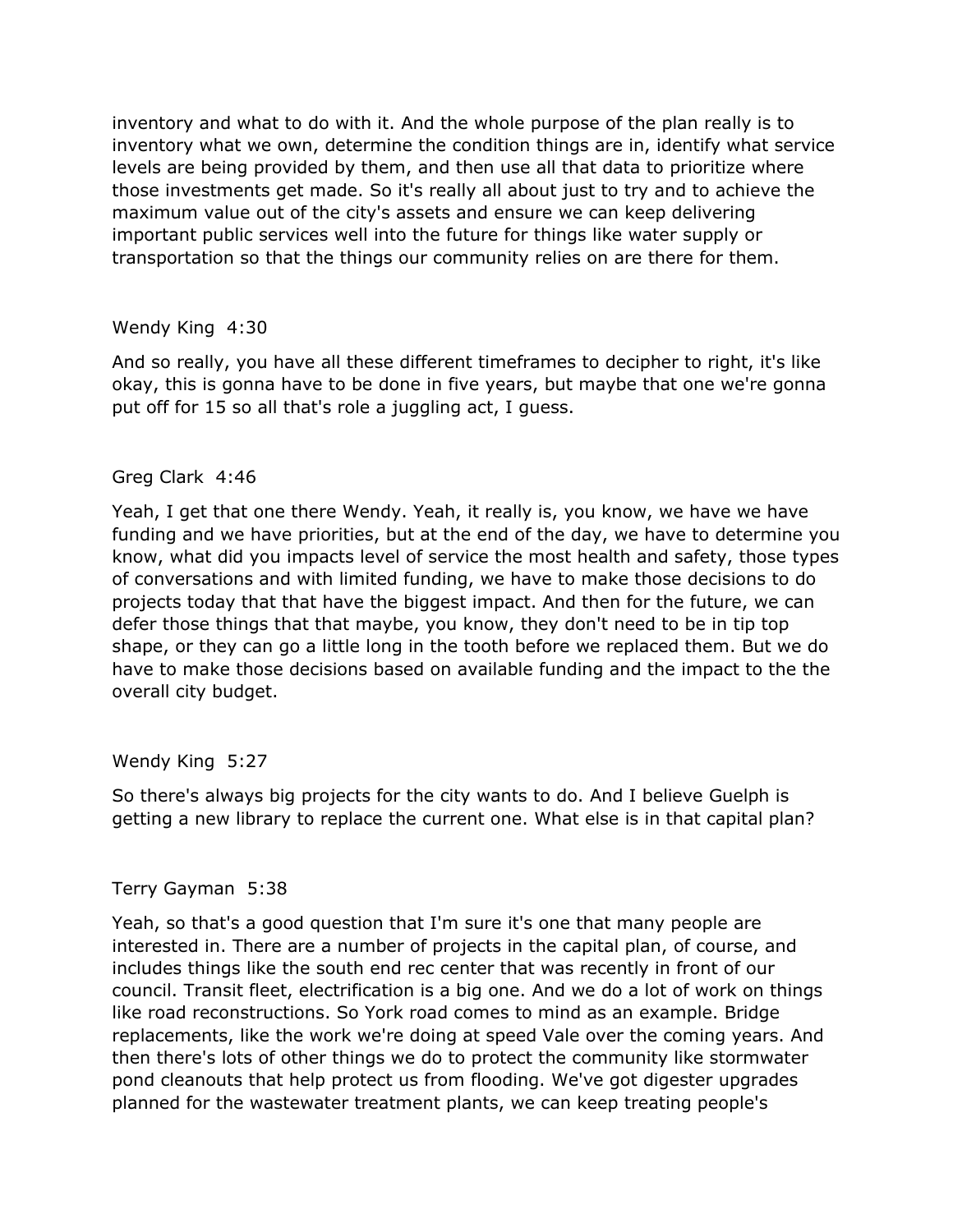wastewater with best technology. And then things that people care about as well like playground equipment replacements, and all those things that you see in your neighborhood on a day to day basis. So there's many, many more the list really goes on. But it's all built into that capital plan.

Wendy King 6:29

 So that was something I was looking at in your on the budget website, the city says it's not currently at sustainable funding. Could you explain what that means? Exactly?

Greg Clark 6:39

 Yeah. So when we look at Terry's asset management plan, and the plan that that group puts together, we see that on an average year, we need a certain level of funding to keep things in a state of good repair and replacing things. So Terry's looking out over a long timeframe, 25 plus years, we then turn that into a funding need. And we say okay, if we're gonna do all this work, we need X dollars a year to fund all that. So from a tax funded or rate funded, we know that we're not quite there, we're not at 100% different services or a different places tax funded, we're at roughly 60%, some of our non tax, we're a little bit better, a little bit worse, and what our goal is over time to get us to that sustainable level of funding. And we use things like taxes and user rates as well as federal intervention programs related to gas tax, that give us a reliable annual funding source that we can do that long term planning with.

Wendy King 7:38

So that federal gas program, how does that support the project?

#### Greg Clark 7:44

 So federal gas tax has been around since 2005. And it's a tax that everybody pays at the pump that the federal government collects, and then they distributed to municipalities on a population basis. So we've been getting an amount, like I say, since 2005. Currently, we're getting around \$8 million a year. And the program lays out a guidelines on the types of services and assets that we can use it for. And provide reports back on how we improve the environment, or how we help more people. Some of the things we use it for are things like roads, where we replace road services in conjunction either with renewal of pipes or through our repaving primarily, it's for replacement of existing infrastructure or improvements that impact the environment, or service standards. So for every investment, we have to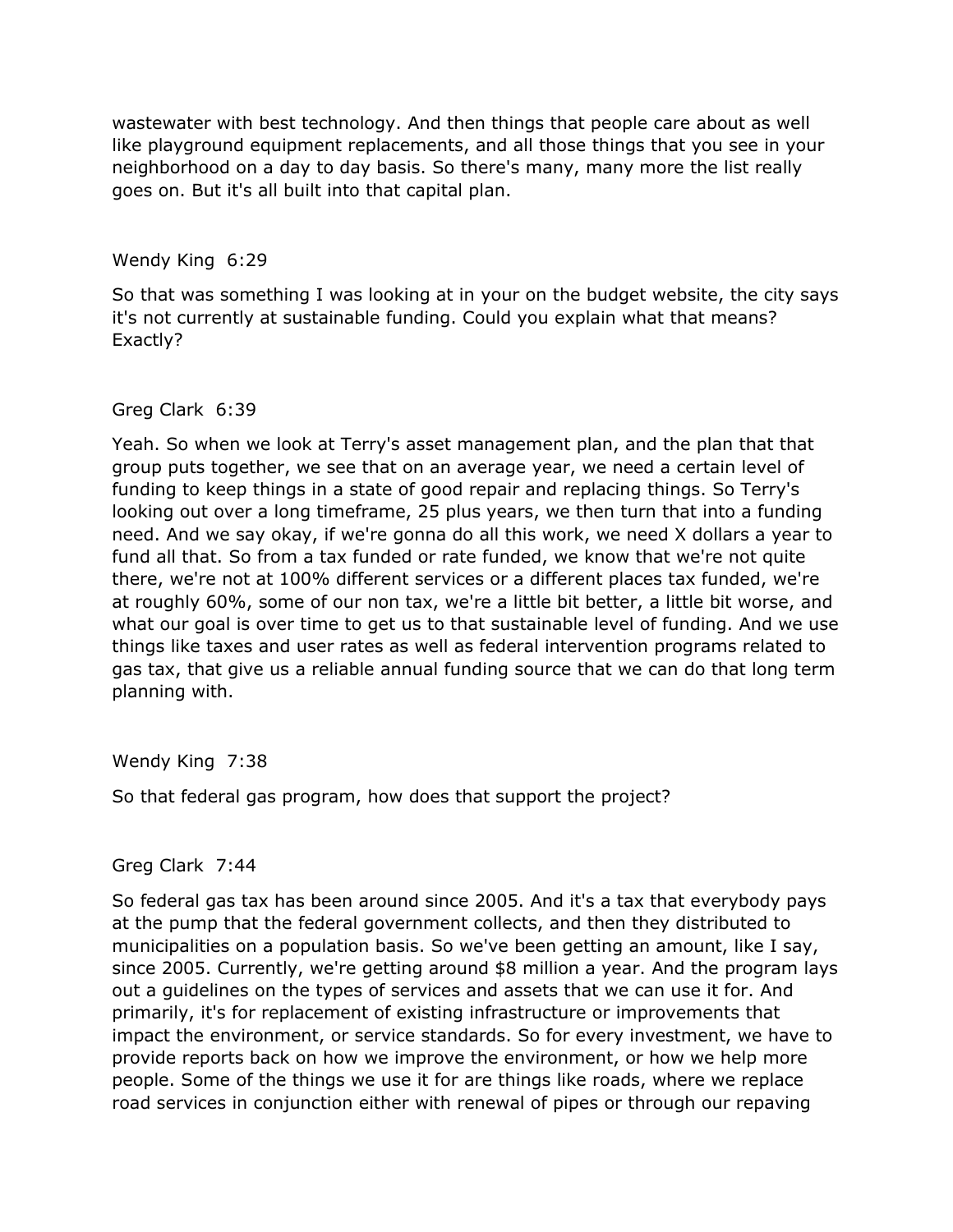program, therefore, in proving the condition of the road, and impacting driving, and all those things that Terry can explain more about, but help the environment. As well, we use it to replace things like parks. So our playgrounds in our parks, they get worn out, they they become unsafe or don't meet the needs in terms of accessibility. We use this funding to renew those on a regular basis and ensure that the children and citizens have a safe and accessible place to play. So we've used that extensively in the last five years to really help our outdoor recreation areas become more sustainable.

### Wendy King 9:10

 This may be a totally unfair question. I know that before I even ask it. But what everybody's always thinking is how do you decide what roads get priority?

### Terry Gayman 9:22

 Well, maybe I'll start with that unfair question. Which is, you know, you collect data, right, so you make a data driven or data informed decision. So we have something that's basically an index of the pavement and helps us understand what condition and quality a road is in. But then you need to make an integrated decision actually what's driving the reconstruction. So we try to use as much information as sometimes with the things that are below the surface, which is sort of what Greg just mentioned. So maybe the sanitary sewer or the water pipe under the ground is we can to integrate it all together to make a decision that provides the best value for those funds in the dollars that we're spending so that we don't, you know, replace things before maybe they're at the end of their serviceable life.

#### Wendy King 10:09

 Right. And I think we're we're talking about that sustainable funding. Basically, if I'm picking up what you're explaining to me, it means you probably can't do everything that you've got on your wish list. Would that be accurate?

#### Terry Gayman 10:29

 So maybe I'll start and Greg, you can jump in here? Yeah, I think it depends on on what you're talking about. So in certain areas, for example, in wastewater, we may be using a rate funding system that's got us closer to sustainable funding, versus areas like tax where, you know, we might use those funds to replace a bridge or the surface of a road. And those funds may be further from sustainable. So it really does does depend on kind of what asset you're talking about. But we use that kind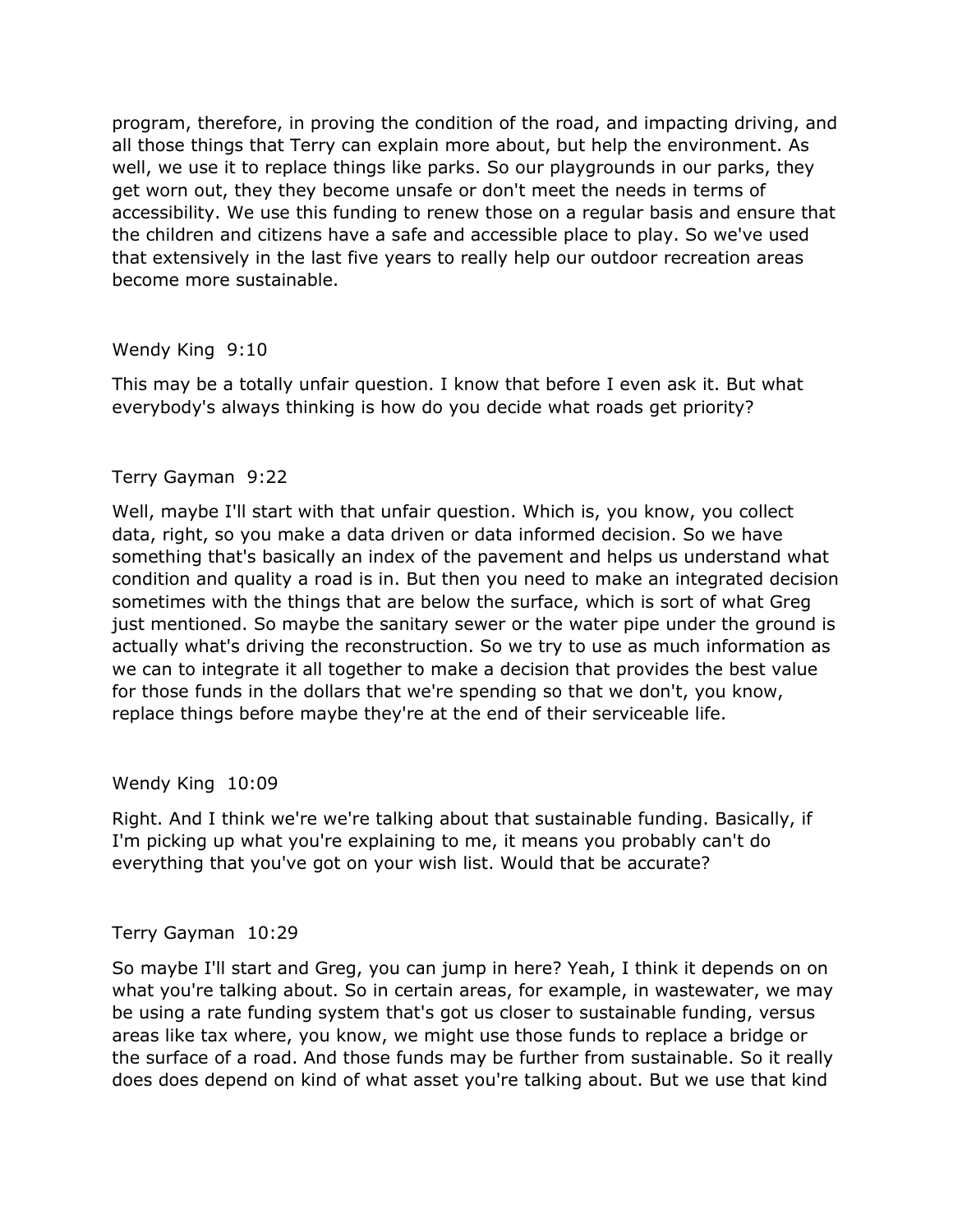of combined thinking to help prioritize where those capital funds should be invested.

## Greg Clark 11:09

 To add to what Terry said there that that's exactly the strategy that we've gone to forward a strategy starting shortly after we implemented asset management in plans, long term strategies to get them to sustainable funding. So for a tax example, we hope to be at sustainable funding in 2037, which seems like a long ways off. But when you're talking about long lived assets that sometimes live 80 or 100 years, that's actually a pretty good pace that we're going at. And so this strategies get updated regularly, we just did the update to the asset management plan and reevaluate our strategies. We know that water, wastewater and storm are going through some master planning. So we also reevaluate their strategy. So we have that in the embedded in the way that we deal with infrastructures, that we're constantly evaluating that strategy for funding it, and how we're going to get that is we've identified that areas where we're not as sustainable, we have brought 2017, we brought it forward, where we're increasing the annual amount of transfers to our capital reserves to fund the tax supported, as well as built into our rate those funds in when we're going to be able to say we're at sustainable and what that sustainable target actually means.

## Wendy King 12:22

 I find it really fascinating when you're talking about how long you're looking forward. Like, I don't think we generally speaking, think about that. We think, Oh, it's this year's budget, next year's budget, but you guys are way ahead of that. Yeah. So then how does all of this get done? I mean, you can just go out and buy or hire a bunch of contractors and get all the work done, right?

## Terry Gayman 12:46

 Well, sometimes it can be simple. And sometimes it can be much more complicated. But certainly, you know, capital spending and contractors and construction is a big part of the work. But our asset management plan also helps us or things like how do we manage the ongoing maintenance of our assets, so we don't actually need to replace them or fully reconstruct something. And what people resources did, we need to maintain them or to deliver on those projects that the city needs so, so dearly. So we have identified the resources required to carry out the day to day maintenance, as well as the lead the larger scale renewal and reconstruction projects and have that sort of longer term vision, like you were just speaking about, Wendy, we're introducing that information through the city's asset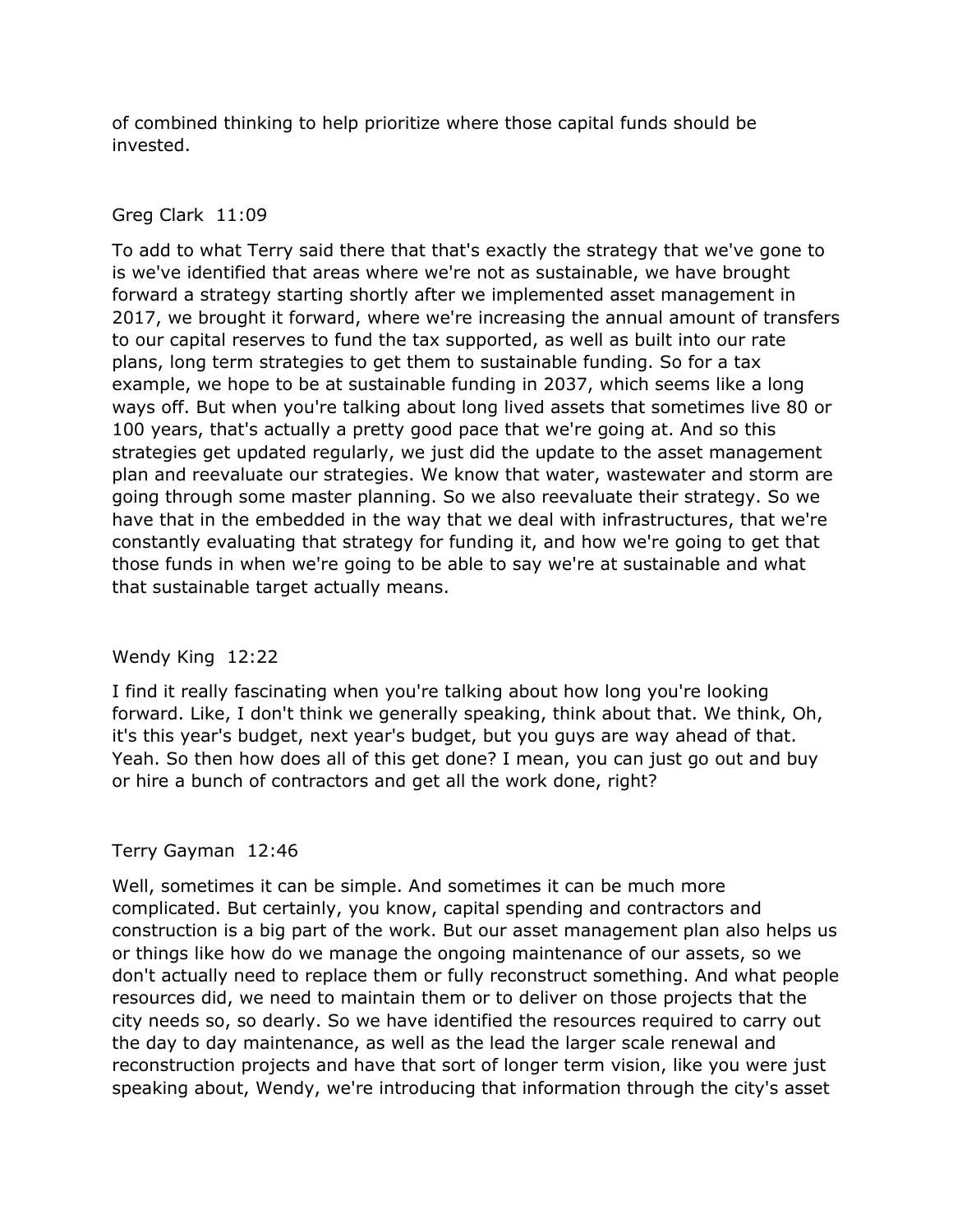management plan, this November, which is just ahead of budget. And the intent there is to report further to counsel on that in 2021.

## Wendy King 13:39

 So a lot of the things that you are looking at, some could be weather related, I mean, COVID just threw a monkey wrench into everything. Cost of materials, I'm sure you got to take a look at that, because you don't want to buy it if it's too something. So it's a kind of like a guessing game in a way, although I'm sure you've been doing it long enough, you kind of know what to look for. For the expensive at that exact time when you're planning, you know, some fixed up of pitfalls.

# Greg Clark 14:09

 Yeah, from from a long term perspective, we're we're really looking at high level assumptions. So you know, we put in there we know we have x kilometers roads and x kilometers of pipe and this many vehicles and this many buses. And, you know, we come up with a best laid plan based on you know, what we know industry best practices in terms of how long something's going to live, and when it will need with a plan that encompasses all those those costs. And like you say, it's very long looking. We're out 25 years in the asset management plan. And then each year, we're sort of reevaluating what's up this year, is that the right costing is at the right ensure that we are making the right decisions on those assets and those to be replaced and when we'll need to do things to it. And you know, we come up timing still, so we're still bringing that that piece back to the current to always reevaluate before we go to Council and get next year's capital budget approved. To replacement timing.

## Wendy King 15:05

 Now, I'm sure we'll be doing a podcast in the future probably on transit specifically. But I did hear you mentioned when we talked about capital, some electric vehicles. So that's got to be a biggie.

## Greg Clark 15:18

 Yeah, the, you know, there's a bit of that in terms of, you know, we have a huge fleet, whether it's transit, or the balance of our pickup trucks and equipment, that's diesel or gas powered right now. And converting those to electric is definitely a top priority. And we have a funding strategies that that aligns with that. So while we're looking at replacement of a bus, we're also looking at what's the best technology to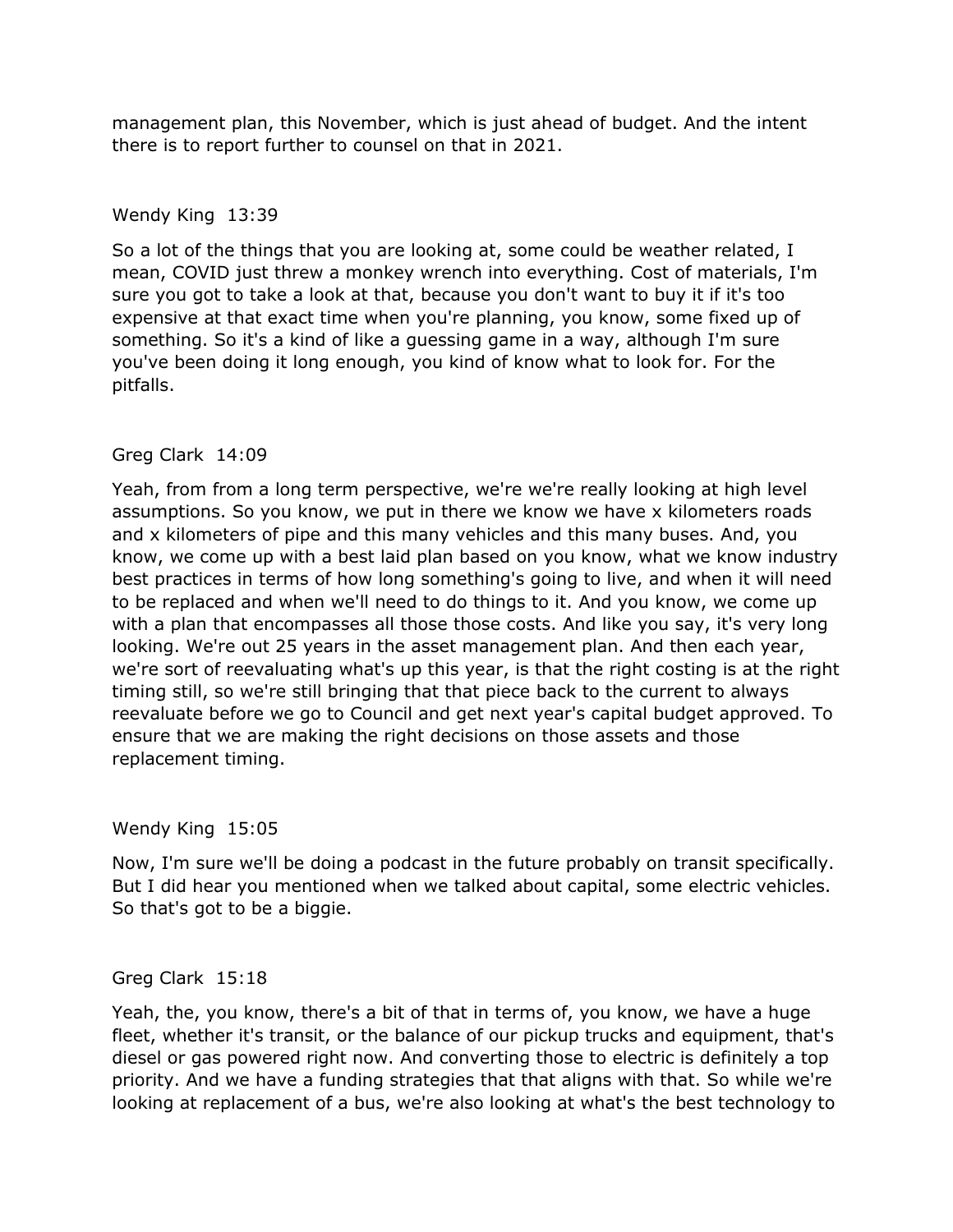replace that bus with. So we're not just always doing like, for like, we are looking at those opportunities that are either going to improve efficiency from a cost perspective, or from an environmental perspective, too. And, and we do that at our wastewater and water treatment plants, we're looking for better technology to deal with those things. You know, whether it's road construction, anything that we can look at, how do we drive efficiency, and like I say, both financially, and environmentally is always being considered when we're renewing these assets as well.

## Wendy King 16:10

 And just lastly, what happens to all these plants, if the funding transfers aren't approved?

## Greg Clark 16:19

 You know, it, we do plan for long term, and we hope for stable funding levels. But if council makes a different decision than that, then we have to adjust the budget. And for an example, you know, if they were to reduce the transfer for tax by 10%, that's about a \$3 million hit in 2021, to our plan, but the real impact is over the next 10 years, where that's over \$30 million worth of projects, we'd have to look at making about what's in the most critical condition, what's the most service impact. And we start to change this that level of service. So you can see things like IT services, which may be servers don't stay up as long people have trouble accessing, you know, equipment and vehicles maybe are on the road as frequently as possible, where we end up. And we've had this in the recent past where we've had to demolish two buildings and close a couple of bridges, specifically discovered in 100 steps because they were no longer safe, and they needed to be replaced before we could allow the access to them. So you know, a change of that magnitude would most likely bring about more of those types of incidents and and more common board in a number of our asset categories. deferring. So what we get into is more of that prioritization more of those decision because their breakdowns are more often, or in some cases, facilities in bridges that we would have to deal with service interruption or service decreases across the

## Wendy King 17:39

 Wow, just so much going on in the city of Guelph. You've really helped me to understand and to outline for us kind of what your plans are both near term and, you know, in the future. So, thank you so much to Terry and Greg for outlining all of that for us. We appreciate it. And I'm Wendy King with the city of Guelph, Big G in Conversation.